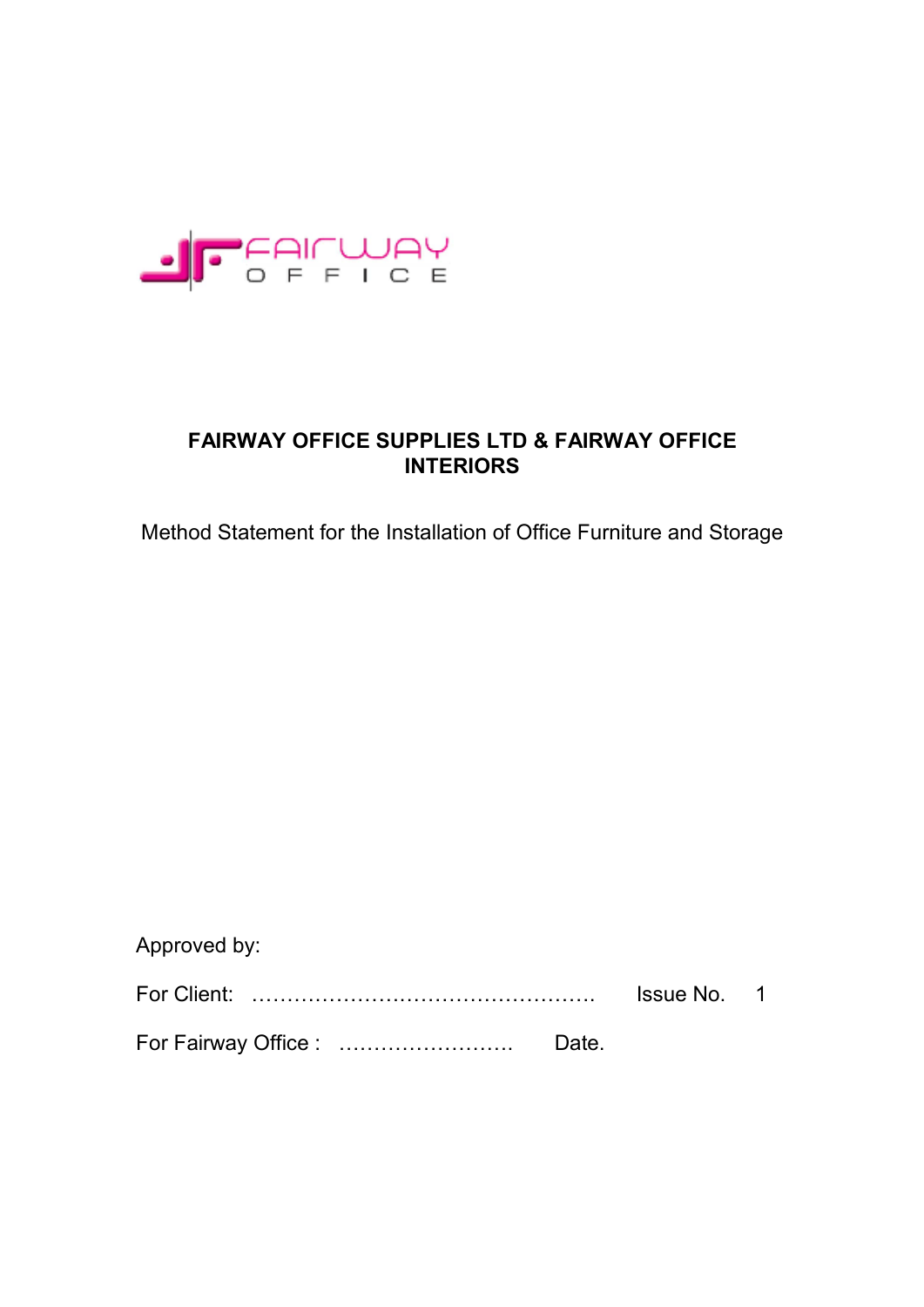# **METHOD STATEMENT – OFFICE FURNITURE INSTALLATION**

#### **Observations & Requirements**

- 1. All Fairway Office representatives will be briefed on the method statement and risk assessment before commencing work.
- 2. All Fairway Office representatives will sign in and out as required and display the relevant passes at all times.
- 3. All works to be carried out to Fairway Office Health and Safety Policy and will adhere to Clients requirements.
- 4. Supervisor dealing with this contract:

Site Foreman TBA

5. Good housekeeping to be observed at all times to prevent any environmental impact. All materials will be stored in a lockable container in an appointed area and any waste will be tidied up on a daily basis and disposed of correctly.

### **WORK METHODOLOGY**

- 6. All materials will be delivered by suitable vehicles and unloaded in an allocated area prior to the commencement of work. Vehicles to be reversed with the aid of a Banksman. Vehicles to be booked in prior to delivery as required.
- 7. Materials will be transported to final location and installed in line with installation risk assessment.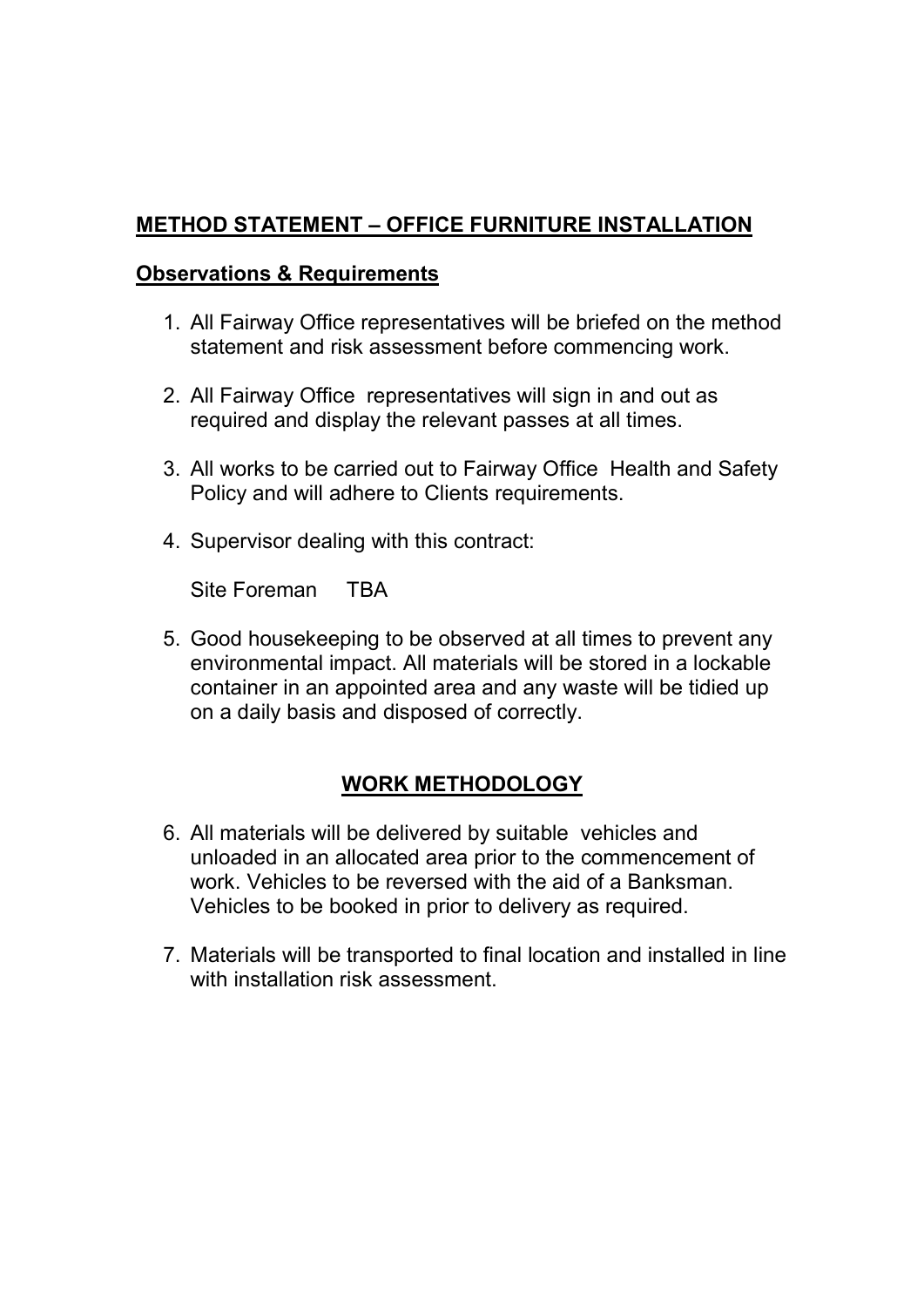### **Manual Handling**

Manual Handling operations will be subject to the Manual Handling Operations Regulations 1992.

Materials that cannot be offloaded from delivery vehicles and transported to the working areas by hand may be handled by suitable equipment such as trolleys pallet truck and furniture skate.

Manual lifting of weights over 25kg must use the team lifting option.

Lifting of loads in excess of 100kg must conform to an approved Method Statement.

#### **Plant & Equipment**

All hand tools and plant equipment shall be in good condition and be suitable for their intended duty.

Lifting equipment is to be examined and tested at the appropriate intervals and a copy of the valid certificate is available on request for inspection.

Portable electrical equipment is to be battery operated or rated at 230-250 volts on mains power supply or 110 volts through a transformer. Equipment using other operating voltages may be used only with the written consent of the clients Electrical Engineer.

Electrical equipment must be tested in accordance with IEE 16<sup>th</sup> Edition Regulations.

The use of electrical equipment of any sort, whether battery or mains powered, must not be undertaken in hazardous areas without prior consultation, and then, only under the control of the "Permit to Work" system.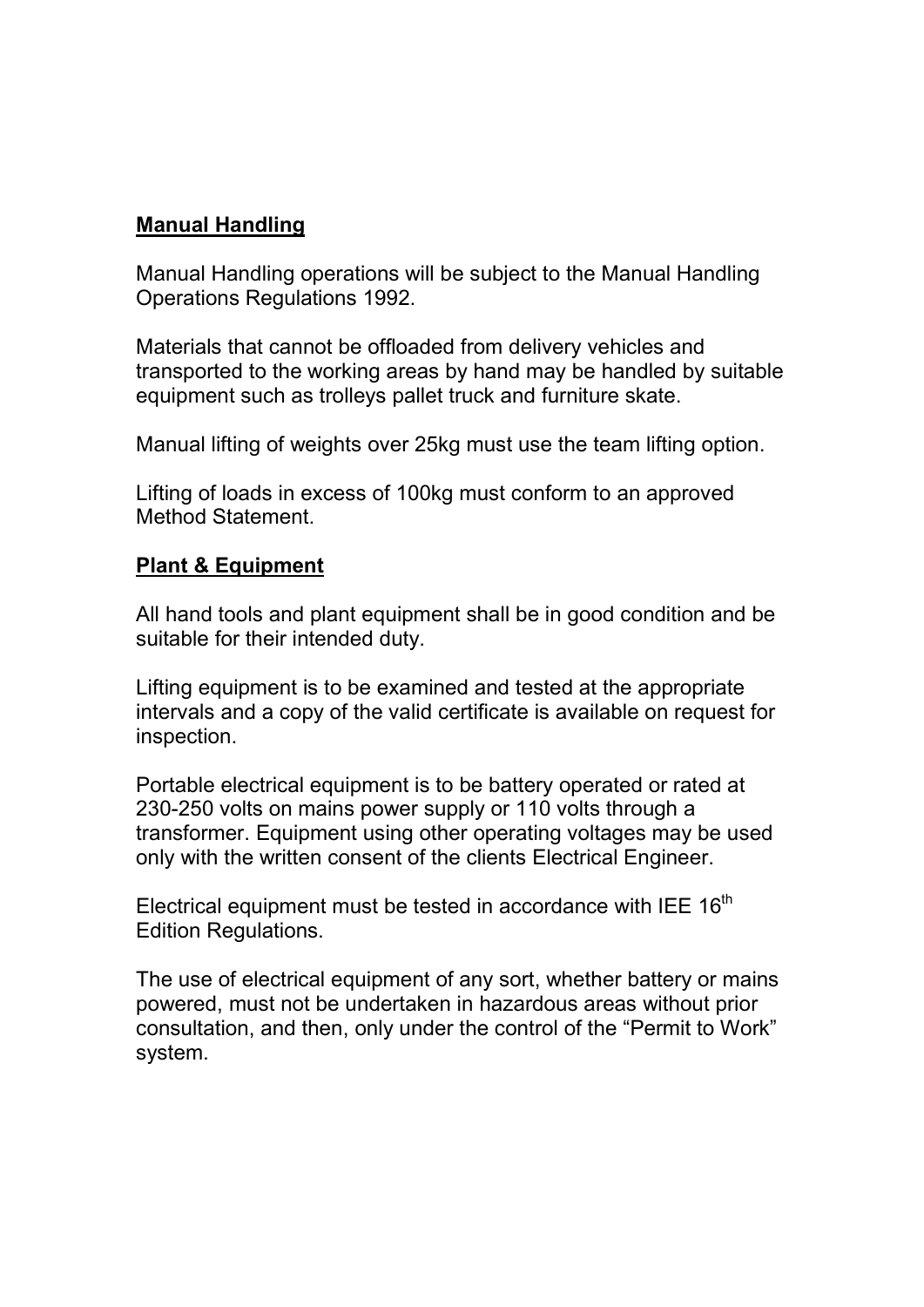#### **Appendix 1 Project Risk Assessment**

## **A. POSSIBLE HAZARDS TO FAIRWAY OFFICE REPRESENTATIVES / CLIENT EMPLOYEES / OTHERS ON SITE**

| Hazard                                | Yes/           | Control                                                                                     |
|---------------------------------------|----------------|---------------------------------------------------------------------------------------------|
|                                       | $\overline{N}$ | Measures/Remarks                                                                            |
| Fall from over 2 metres               | N <sub>O</sub> |                                                                                             |
| Fall from ladder                      | N <sub>O</sub> |                                                                                             |
| Fall through fragile roof             | N <sub>O</sub> |                                                                                             |
| Fall through roof glazing             | <b>NO</b>      |                                                                                             |
| Slip or trip                          | <b>YES</b>     | Employees receive site induction.<br>Safety Footwear to be worn                             |
| Falling objects                       | YES            | Hard Hat to be worn when required.                                                          |
| Fire / explosion                      | YES            | Employees receive site induction<br>detailing evacuation procedures                         |
| Chemical                              | N <sub>O</sub> |                                                                                             |
| Asbestos                              | N <sub>O</sub> |                                                                                             |
| Electrical                            | N <sub>O</sub> |                                                                                             |
| Noise                                 | <b>YES</b>     | Appropriate ear protection to be worn<br>where necessary                                    |
| Manual Handling                       | <b>YES</b>     | Employees trained in manual<br>handling techniques. To follow<br>manual handling procedures |
| Entrapment from handling materials    | <b>YES</b>     | Competent persons with full<br>experience                                                   |
| Entry in confined spaces              | N <sub>O</sub> |                                                                                             |
| Risks from Operations of Client/Other | <b>YES</b>     | Employees wear appropriate PPE                                                              |
|                                       |                |                                                                                             |